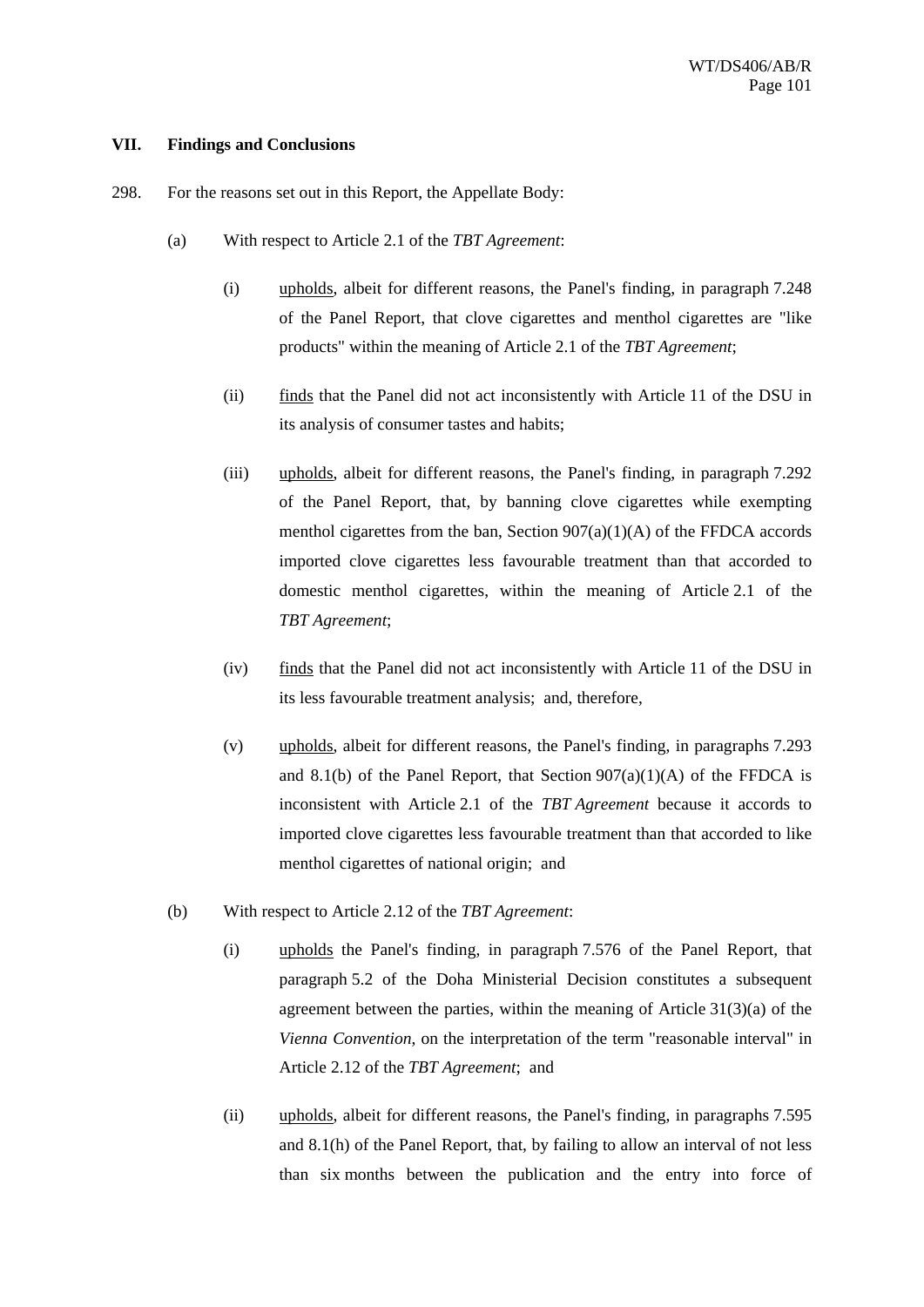Section 907(a)(1)(A) of the FFDCA, the United States acted inconsistently with Article 2.12 of the *TBT Agreement*.

299. The Appellate Body recommends that the DSB request the United States to bring its measure, found in this Report, and in the Panel Report as modified by this Report, to be inconsistent with the *TBT Agreement*, into conformity with its obligations under that Agreement.